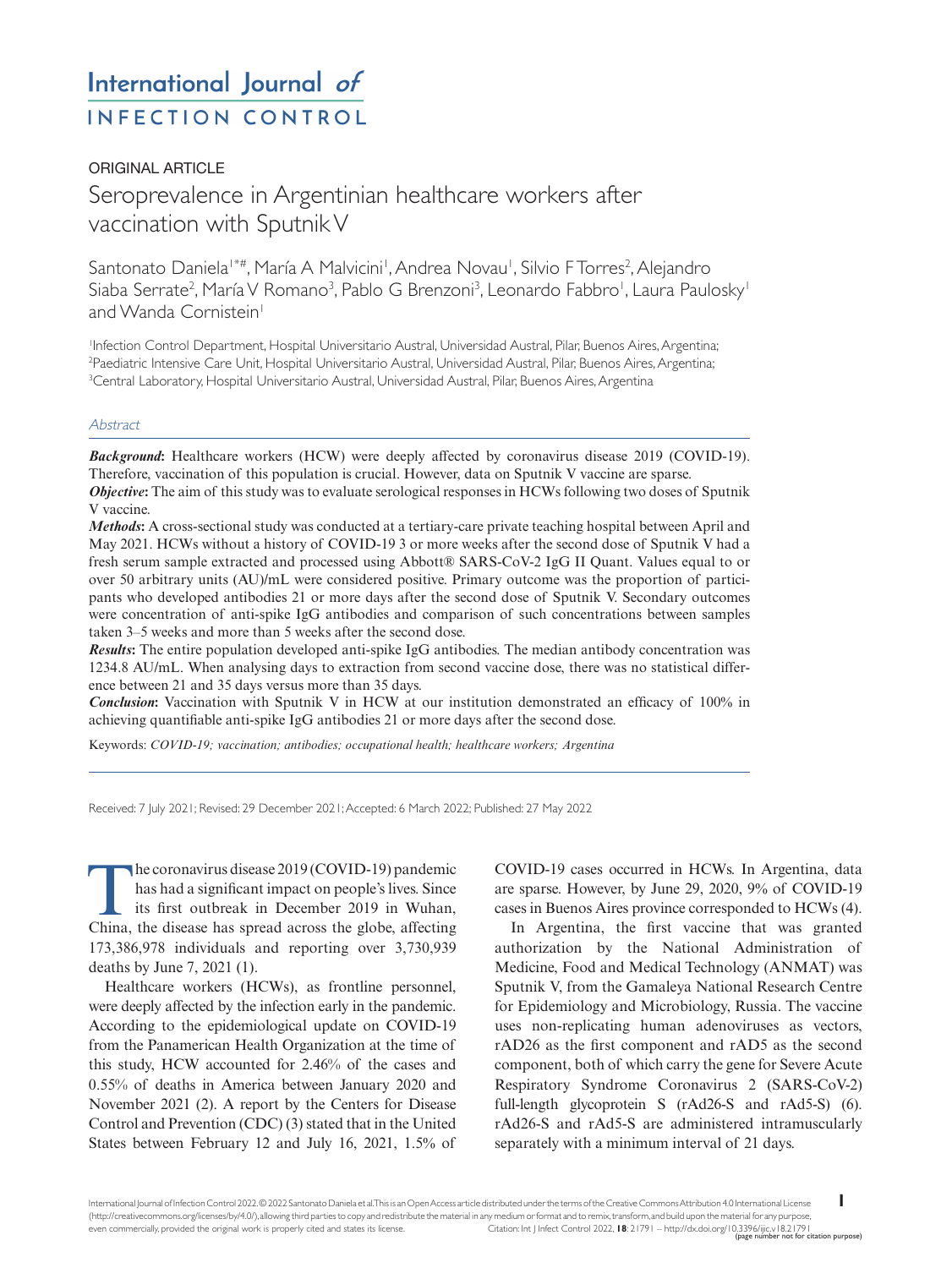Given the limited supply of vaccines, the government adopted a staggered approach. Among the first beneficiaries of the campaign, which began on December 29, 2020, were HCWs. Soon thereafter, however, the government opted to extend dose intervals for COVID-19 vaccines in order to optimize early vaccine rollout and population protection in the case of limited vaccine supply. This affected primarily those who received a first dose of Covishield (Serum Institute of India, Pune, India) or Sinopharm (China National Pharmaceutical Group Corporation, Beijing, China), given that the rollout of these vaccines started in late February. Nonetheless, there was a shortage of Sputnik V's second component from April to June with the same effect in terms of dose interval.

Published studies (6–10) prior to ours reported on the efficacy of COVID-19 vaccines. The vaccines currently approved for human use have demonstrated a high efficacy against hospitalization and death from COVID-19. Nonetheless, the efficacy against mild and moderate disease is variable. In this respect, the interim analysis of the phase-3 randomized controlled study on Sputnik V showed an overall efficacy of 91.6% (6). A preprint article evaluated the sera of a cohort of 12 recipients of Sputnik V against variants of concern (VOC) of interest. The authors determined a concerning potential of VOC to escape the neutralizing antibody responses that Sputnik V elicits (11).

VOCs are novel SARS-CoV-2 lineages for which there is evidence of an increase in transmissibility, more severe disease (e.g. increased hospitalizations or deaths), and significant reduction in neutralization by antibodies generated during previous infection or vaccination, reduced effectiveness of treatments or vaccines, or diagnostic detection failures (12). There is a growing body of evidence that people who have been vaccinated, or even had the disease, can contract COVID-19 (13, 14). What is more, it is estimated that 8–10% of fully vaccinated people do not create antibodies.

A study by the Health Ministry of Buenos Aires province and the Ministry of Science, Technology and Innovation (15) studied the immune response of HCW after vaccination with Sputnik V. The authors found that 89% (126/142) of the study population developed anti-spike IgG antibodies 21 days after the first dose, and 100% (142/142) developed said antibodies 21 days after the second dose. The results of the study were published on the National Government's official website, while our study was ongoing.

To our knowledge, none of the articles aimed at investigating humoral responses in HCWs after COVID-19 vaccination in Argentina have been published in an indexed Journal. What is more, there has been controversy surrounding the veracity of evidence presented by the Gamaleya National Institute. We sought to conduct a study at our institution in order to evaluate serological responses in HCWs following two doses of Sputnik V and their behaviour in relation to time.

# **Methods**

# *Study design and setting*

This was a cross-sectional study conducted between April and May 2021 at a tertiary care private teaching hospital in Buenos Aires province. The institution has over 3,100 HCWs, with 19.88% of them contracting the disease as of June 3, 2021.

The government runs the vaccination campaign. Nonetheless, the Department of Infection Control and Prevention, together with the Department of Infectious Diseases, has incentivized the personnel to get vaccinated through written communications and virtual gatherings aimed at answering questions and dispelling myths surrounding vaccination.

Since its beginning in late December 2020 until June 2021, over 80% of the payroll has received at least one dose of vaccine and 29% two doses. Among the latter, 11.8% had COVID-19 prior to vaccination.

#### *Participants*

During the first 6 weeks of the study, we included HCWs 3–5 weeks after the second dose of Sputnik V. Thereafter, the Institutional Review Board (IRB) approved an amendment to extend the inclusion criteria to HCW 3 or more weeks after the second vaccine dose. We excluded participants with history of COVID-19 defined by a positive reverse transcriptase polymerase chain reaction (RT-PCR) test, positive IgG before vaccination, or symptoms without evaluation. All participants provided signed informed consent to be included in the database for participation.

#### *Procedure*

Participants included in the study had a blood sample collected by venipuncture. The sample was processed using Abbott® SARS-CoV-2 IgG II Quant (Abbott Diagnostics, Buenos Aires, Argentina) following the manufacturer's instructions. The chemiluminescent microparticle immunoassay (CMIA) was used for the qualitative and quantitative determination of IgG antibodies to SARS-CoV-2, specifically antibodies against the receptor binding domain (RBD) in fresh human serum on the Alinity i System. Quantitative results reported by the instrument were used in the analyses. As per manufacturer's instructions, a value equal to or over 50 arbitrary units (AU)/mL was considered positive.

#### *Statistical analysis*

Continuous data were expressed as mean and median ± standard deviation (SD), including interquartile range (IQR). We performed an analysis of antibody concentration through box-plot and scatter plot. We estimated mean and SD for the measures of central tendency and dispersion, observing outliers in the concentration of antibodies.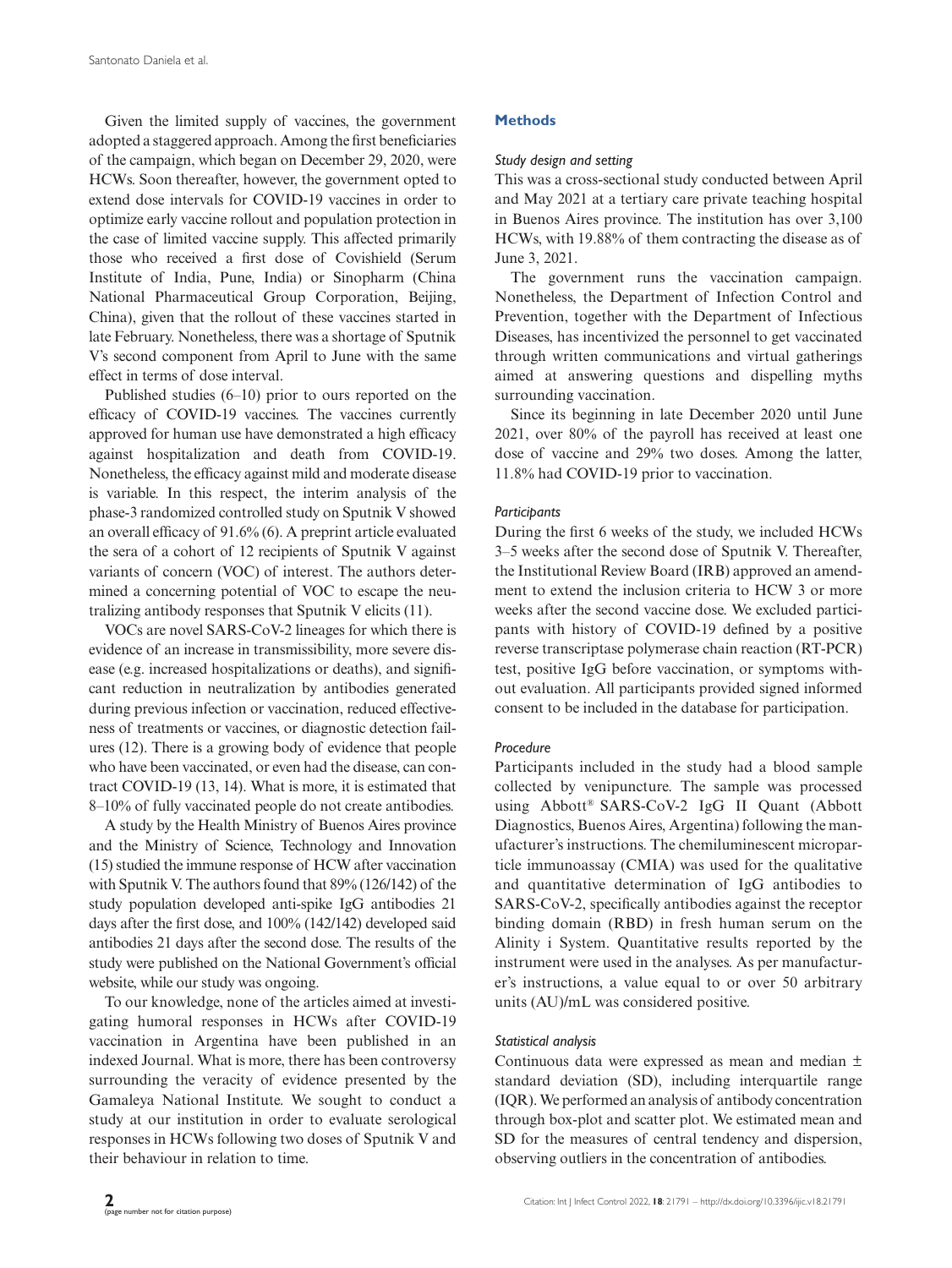Furthermore, we analysed differences in antibody concentrations in relation to the time of extraction of serum sample from the second vaccine dose. For this, the cohort was divided in two groups according to the testing time from the second vaccine dose (Group 1 3–5 weeks; Group 2 more than 5 weeks). Given the non-normal distribution of both populations, a Wilcoxon rank-sum (Mann– Whitney) test was performed. We employed STATA10.0 software (StataCorp LLC, College Station, TX, USA).

# *Outcomes*

The primary outcome was the proportion of participants who developed antibodies 21 or more days after the second dose of Sputnik V. The secondary outcomes include concentration of anti-RBD IgG antibodies in the participants and comparison of such concentrations between participants who had the serum sample taken 3–5 weeks after the second dose, and those whose antibody concentration was determined more than 5 weeks after the second dose.

# **Results**

Between April and May 2021, 186 HCW were eligible and signed an informed consent to participate in the study protocol. Twenty-three participants were excluded from the analysis (Fig. 1). The characteristics of the cohort are included in Table 1. All of the participants developed anti-RBD IgG with a mean concentration of 2359.501 AU/mL (SD: 3109.585; IQR: 2,330). When analysing the concentration of antibodies in relation to time from the second vaccine dose, there was no statistical difference between both groups  $(P = 0.0897; Fig. 2)$ .

#### **Discussion**

Data from the literature suggest that the Sputnik V vaccine has an efficacy of 91.6% (6). In a previous study by the Health Ministry of Buenos Aires Province and the Ministry of Science, Technology and Innovation (15), the authors found that 100% of the participants developed anti-spike IgG antibodies 21 days after the second dose of the vaccine.

In this study, we were able to corroborate these findings. The totality of the cohort had anti-RBD IgG antibodies



*Fig. 1.* Study profile.

over the threshold. We believe this is of great importance, given that HCWs are continuously exposed to the disease and, what is more, if infected they can pose as a source of infection for healthy patients.

It is still uncertain how long humoral immunity lasts following vaccination. In this study, we were able to observe that the concentration of antibodies did not differ significantly between samples obtained 21–5 days from the second vaccine dose and those extracted more than 35 days from the said dose. Going forward, the study cohort will be followed prospectively in order to identify vaccine breakthrough infections and antibody concentrations through time.

| Characteristic                                    |                                             | $n \ (\%)$                                                                 |
|---------------------------------------------------|---------------------------------------------|----------------------------------------------------------------------------|
| Male sex                                          |                                             | 58 (35.6)                                                                  |
| Age                                               |                                             | Mean 44 (range 21-80)                                                      |
| Comorbidities                                     | None                                        | 157 (96.3)                                                                 |
|                                                   | Diabetes mellitus                           | 1(0.6)                                                                     |
|                                                   | Cardiovascular disease                      | 3(1.84)                                                                    |
|                                                   | <b>Hypertension</b>                         | 2(1.23)                                                                    |
|                                                   | Overweight/obesity                          | 9(5.52)                                                                    |
| Condition                                         | Asymptomatic                                | 106 (65)                                                                   |
|                                                   | Symptoms with<br>negative RT-PCR            | 57 (35)                                                                    |
|                                                   | Serology performed<br>prior to immunization | 4(2.5)                                                                     |
| Dose interval                                     |                                             | Mean $27$ (range $21-47$ )                                                 |
| Time to extraction<br>from second<br>vaccine dose |                                             | Median 32 days<br>Mean 41.3 days (SD: 22.45;<br>IOR: 25)                   |
| Anti-RBD IgG<br>concentration                     |                                             | Median: 1234.8 AU/mL<br>Mean: 2359.501 AU/mL<br>(SD: 3109.585; IQR: 2,330) |



*Fig. 2.* Concentration of antibodies versus time from the second vaccine dose.

Concentration is in arbitrary units/mL.